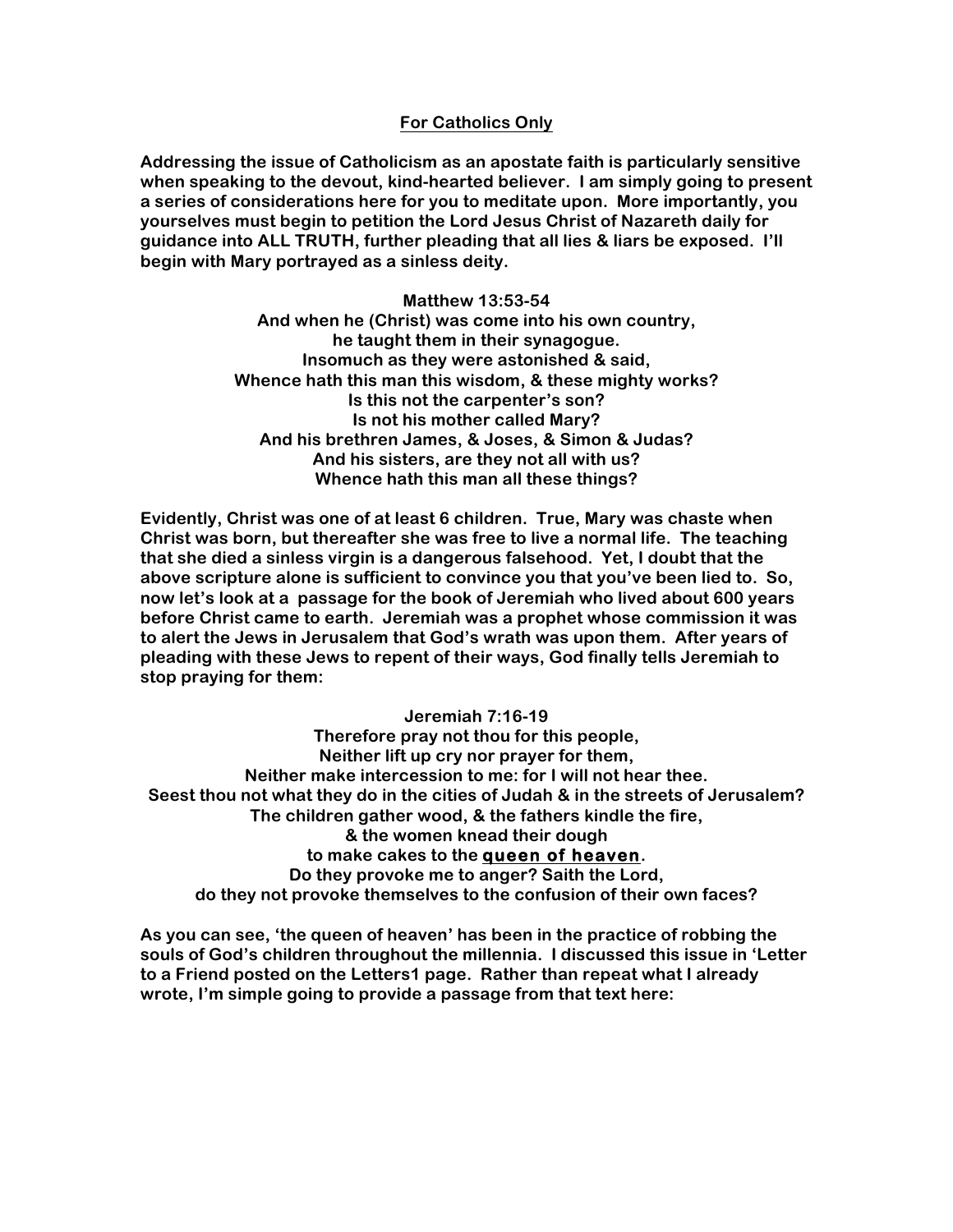**4. The Conspiratorial Effort to Camouflage Biblical Truth Throughout History-Part2**

**Much like we see in capitalist societies today, the engine of the Roman economic system was heavily dependent upon its pagan religious culture. Within the territories of modern day Greece & Turkey, trade of hand carved idols provided a stable source of income for artisans throughout most of the year. However it was the lavish celebratory worship dates honoring their various gods & goddesses that provided maximum economic stimulus especially in major towns & cities. Do you remember how hard you & I had to hustle from the end of August to the first week in December? What would the American economy be without Christmas gift-giving? Make no mistake, it is no coincidence that our own economic system parallels the Roman system under paganism. Let me explain.**

**Originally, apostolic Christian ministry was entrusted to the Jews largely because of the Jewish divine commission to preserve the oracles of God. It was the Jews whose ancestors knew the God of Abraham, Isaac & Jacob most intimately & who themselves were well studied in the Old Testament scriptures. Most important to understand is that God's written Law, also known as Mosaic Law, was meant to remain foundational to Christian teaching. Christ himself was clear on this issue:**

**Think not that I am come to destroy the law or the prophets: I am not come to destroy, but to fulfil. Whosoever therefore shall break one of these least commandments, & shall teach men so, he shall be called least in the kingdom of heaven: but whosoever shall do & teach them, the same shall be called great in the kingdom of heaven. Matthew 5:17,19**

**For enemies of the faith, corruption of Mosaic Law was therefore a prime focus of attack, creating theological distortions & divisions that have blinded generations to biblical veracity throughout the post-Christ period. For the sake of brevity, I'm limiting this discussion to describing the adulteration of two specific commandments that resulted in great problems for genuine seekers of Truth for almost two thousand years:**

**(the second of the Ten Commandments) Thou shalt not make unto thee any graven image….Exodus 20:4**

**(the fourth of the Ten Commandments) Remember the Sabbath day, to keep it holy. Six days you shall labor and do all your work, but the seventh day is the Sabbath of the Lord your God. In it you shall do no work…. the Lord blessed the Sabbath day and hallowed it. Exodus 20:8-11**

**As mentioned earlier, after Christ's death his gospel was rapidly embraced across the pagan nations. The problem was that pagan cultures honored a multiplicity of deities (or fallen angels), many of which were thought to be of a capricious & cruel nature, requiring a steady stream of indulgences & "placations". Convincing these fear-ridden people that undivided loyalty & faith in the One True God would offer absolute protection against any other source of spiritual retribution proved extremely difficult. Meanwhile, the Roman power**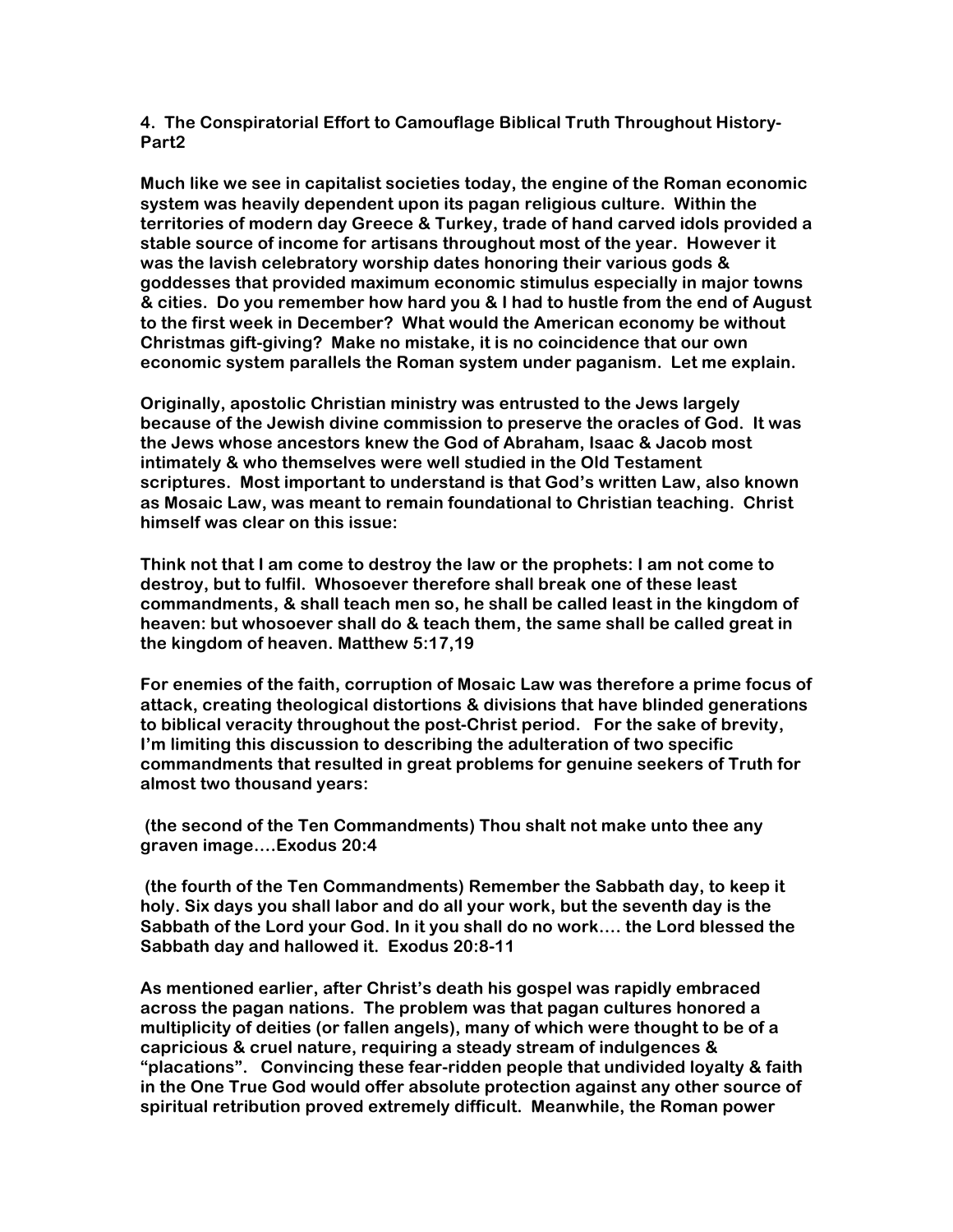**base had a burgeoning economy to protect, an economy that was propelled by the pagan belief system. Christian infiltration into that system was developing into an economic & political hardship. Yet for all these difficulties, because biblical prophetic fulfillment was recognized throughout the territory, it was clear that the Christian movement could not be constrained.**

**In reality paganism & early Christianity were wholly antithetical to one another. One was monotheistic, the other polytheistic. One forbade image worship, the other was grounded in the practice. One adhered to a strict code of sexual comportment, the other engaged in polygamous sexual perversions during routine temple devotionals. Christian Jews observed one set of Sabbaths & feast dates, pagans another. The two groups even used different astronomical calendars.**

**From the perspective of the secular Roman elite, fusing the two faiths together appeared to be the only efficacious economic & political solution. This tactic is an ancient one--change the substance of God's message but not the label. Sadly, whenever yearning, vulnerable hearts are openly searching for divine purpose, wolves readily seize the easy power advantage. Without taking the time to research historical particulars, I will give a quick overview of the most egregious successes of this movement to consolidate the two faiths. In total, the "re-education" process took about 500 years to complete.**

**Of course it's doubtful that the Roman leadership actually understood they were implementing the agenda of an angelic force. I'm convinced that many of our most brilliant ideas are NOT self-generated, that they are often tools of manipulation that appear to be benevolently granted us by the so-called spirit world, coming to us in dreams, ah-ha moments, special insights & so on. The more compliant & ego-centric the individual receiving these messages, the more spiritually 'connected' or clever he/she may believe himself to be. Most sincere seekers freely admit to having lived through such a stage of self-important delusion.**

**Shortly after the death of John in 110 AD, the last of Christ's apostolic inner circle, gentile clergymen in Rome pronounced that they, not Jews, were God's newly ordained keepers of scripture & divine law. After establishing the office of the papacy, Catholicism went on to proclaim that the pope alone was providentially granted absolute authority to represent God's will on earth. With full governmental support, a series of subtile & corruptive changes were implemented gradually over a period of several generations.**

**One of the primary objectives was to preserve idolatry in order to sustain the empire's economic prosperity. To accomplish this, the second commandment condemning the engraving of religious icons was withdrawn from the 10 commandments of the Catholic bible. The last commandment was then split into 2 parts. Hence, the "Decalogue" was craftily preserved. This move permitted the same artisans who once carved the many gods & goddesses of pagan temples to now work for the Catholic Church making images of Christ & an army of saints. They also threw a headdress on Ashteroth & called her Mary, mother of God. The reason "Mother of God" became Mary's heretical title was because**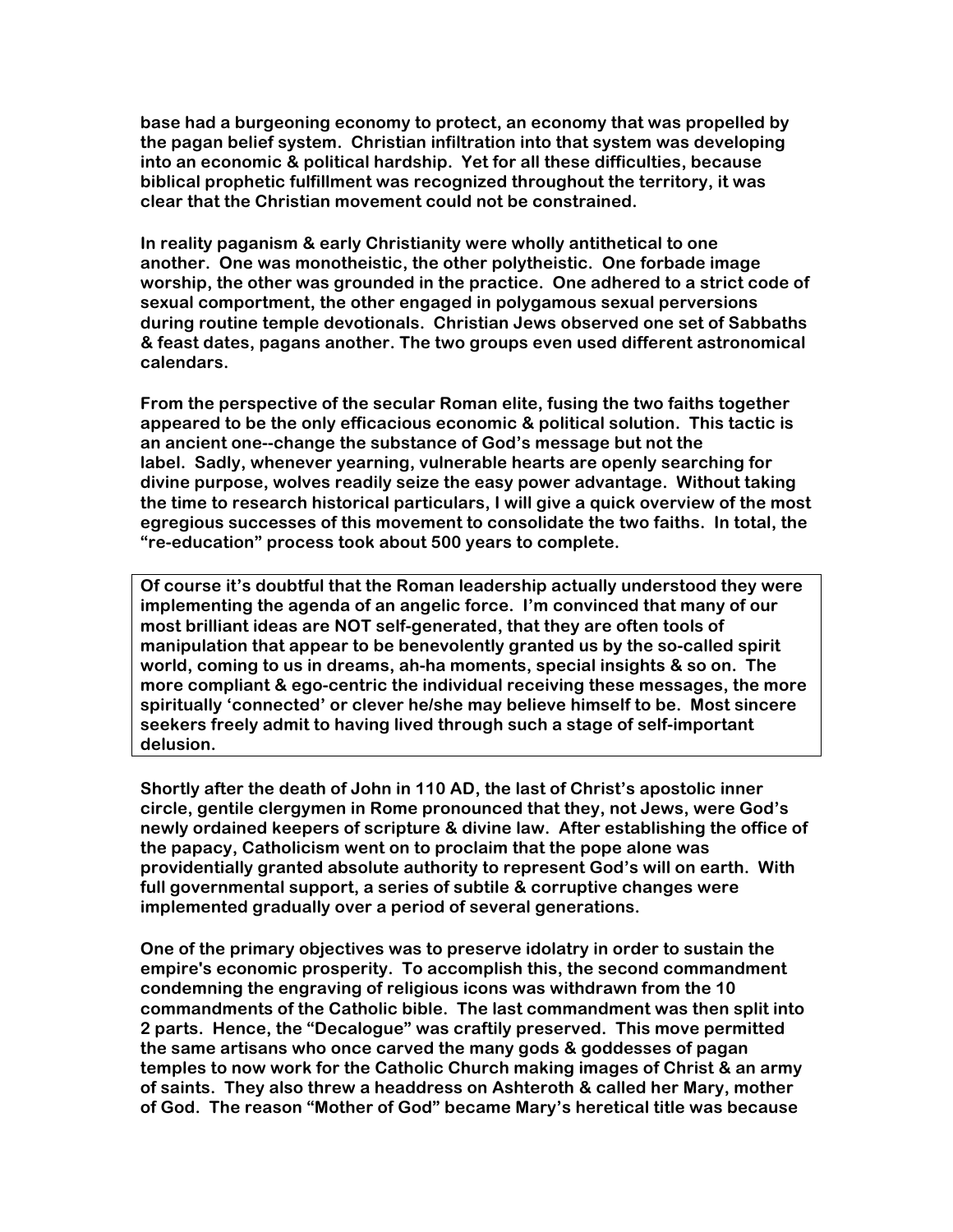**of her icon's similarity to the pagan super goddess, Ashtoreth. In pagan worship Ashtoreth (aka Ishtar), the incestuous wife & mother of Nimrod, was indeed known as the "mother of god" as well as the "queen of heaven". She was also the reason live babies were sacrificed by fire on the statue of Molech in the Old Testament. Scamming innocent followers of Christ into praying to the "Mother of God" icon in the Catholic Church has been a cruel satanic joke on the believing community for almost two thousand years. Let's move on to discussing the change in Sabbath keeping.**

**The book of Genesis states that God rested from forming his creation on the Sabbath, the 7th day of the week. Yet, as you are well aware Christians honor Sunday, the first day of the week, as their holy day of rest. Although it seems like an innocuous switch, it really isn't. Sunday, as the name suggests, was the day pagan believers traditionally honored Sol Invictus, their sun god. December 25th happened to be HIS lavishly celebrated birth date, not Christ's. There's more. Easter was the supposed day Ishtar (aka Ashteroth) revived from her death. It is certainly not the resurrection day of Christ who rose early on the 5th day of Passover. Not one of the celebratory days & dates honored today by the Christian community has any relationship to the Sabbaths & feast days written in Mosaic Law. The reality is that contemporary Christianity is essentially a form of pagan god worship right down to the big holiday shopping experience.**

**Another area of distortion relates to time keeping. Earlier I mentioned that pagan Rome used a non-biblical astronomical calendar. During the life of Christ this was the Julian calendar, to be succeeded in 1582 by the Gregorian. Neither of these time keeping systems corresponded to Hebrew calendar of the bible. This is crucial to remember because we continue to use the Gregorian calendar today. This fact, taken in combination with the many events of biblical corruption, has conspired to confuse, divide & conquer the hearts & minds of believing masses over time.**

**As you can imagine, many thousands of faithful believers had to be tortured & slaughtered so that Roman heresies could be implemented. Emperor Constantine, whom Catholicism reveres today as a hero of the Church, beheaded multitudes of Sabbath-keeping Messianic Jews along with Christian purists. The Church furthered its rampage by translating the bible from the original Hebrew & Greek texts into Latin so as to ensure its obscurity & then by proclaiming it a heresy for any member of the lay public to even have access to the scriptures. It gets worse.**

**In the late 10th century German barbarians conquered Rome & established their own governmental system known as the Holy Roman Empire (aka The First Reich). The Germanic state forged a tight alliance with the pope, solidifying the absolute religious authority of Roman Catholicism. Europe entered a period known as the Dark Ages during which the Church instituted a heightened program of terror & mass executions known as The Inquisition, the goal being to purge the territory of all "heretics". Literally hundreds of thousands of believers were crucified & burned to death. Humanity was plunged into the depths of misery.**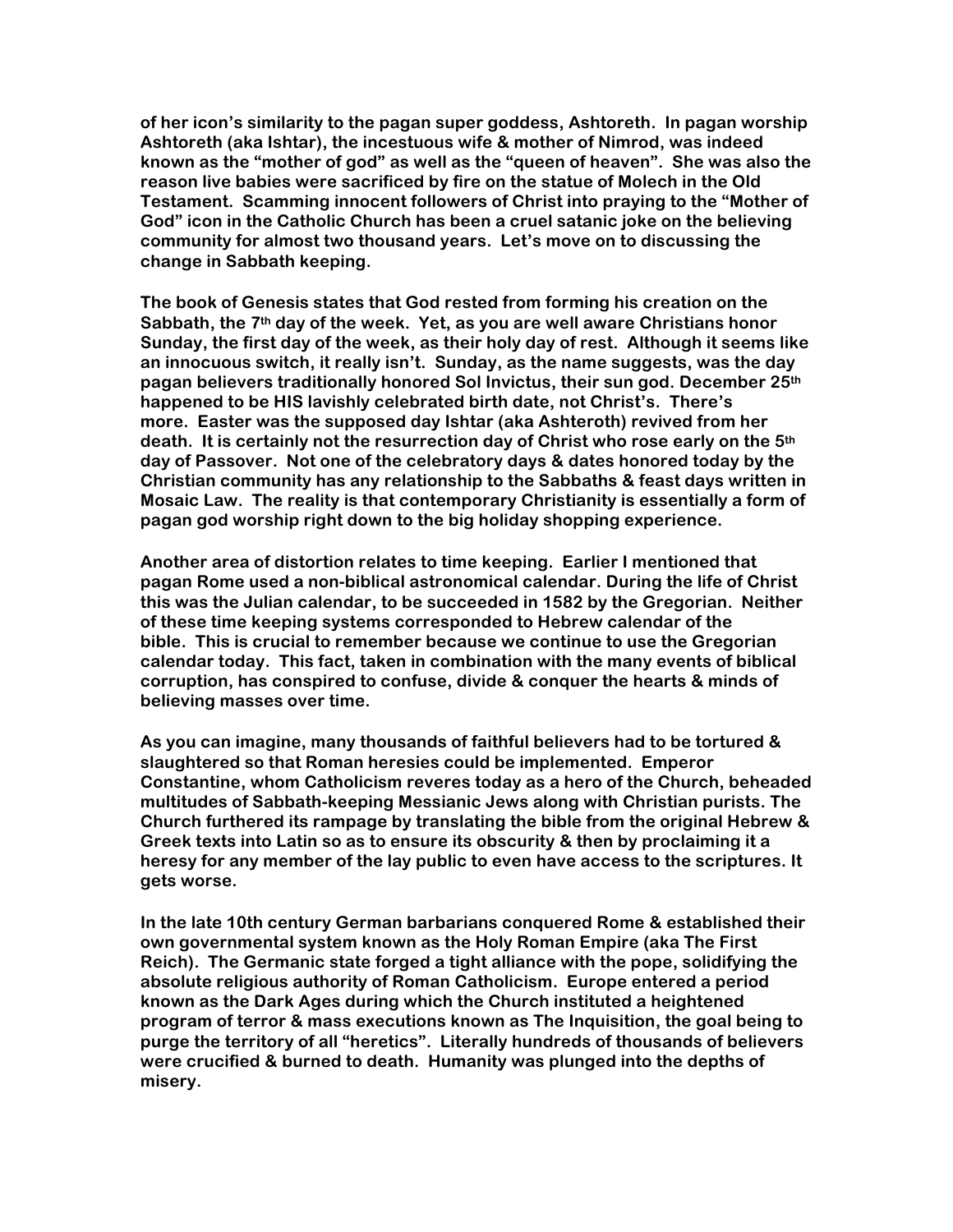**Beginning in the 15th century, a series of courageous Catholic monks across Europe began to challenge church doctrine & even translated the Latin Vulgate into the common languages of the countries in which they lived. Because the scriptures had to be handwritten, only small sections could be distributed at any one time. Sadly, many of these brave men were either imprisoned or burned at the stake. However the masses, thirsty for the truth of spiritual salvation, continued to press the cause until the dominant grasp of the Catholic Church was vastly diminished. This historical period, known as the Protestant Reformation, largely accounts for the fact that America has always had a strong Christian base since many endangered Europeans seeking religious safety migrated to the New World. Unfortunately, the break with Catholic roots was never sufficiently complete. For the most part, Protestant churches have always condemned image making & a few honor the Sabbath on the 7th day of the week. Yet none have abandoned pagan celebrations in favor of the Hebraic feast dates. Certainly, this lack of unity & biblical rigor has had its cost.**

**One of the most obvious results of unresolved confusion is that prophetic scriptural accuracy has gone unrecognized for generations. Perhaps even more damaging is when sincere, but poorly educated, church leaders have tried to base prophetic interpretation upon our current Gregorian calendar, thereby guiding congregants down the path of false expectation & despair. (By the way, I NEVER believed Harold Camping's rapture prediction in 2011 was anything more than another misleading satanic ploy to make the entire believing public look like a bunch of fools. Frankly, any true believer who trusted that prediction failed to do basic biblical homework.) The reality is that, when the scriptural lunar-solar calendar is employed CORRECTLY, the prophetic word turns out to be dead accurate.**

**Pagan infusion into Christian culture has also had a profound effect on the Jewish population. They simply have not been able to reconcile Christ as their Messiah largely because they don't recognize their Hebraic roots in Church expression. The Jews understand that without obedience to Mosaic Law Israel would not be a nation today. There is no other population on the planet that has retained both its national & spiritual identity for almost two thousand years. Sabbath keeping is credited as the most significant factor behind this unusual phenomenon. In fact, there is an expression that goes: The Jews did not keep the Sabbath, the Sabbath kept the Jews. God's smart.**

**At the same time, most churches preserve & protect their corrupted doctrines & traditions by claiming God himself ordained a "Replacement Theology". This is the false belief that God established a new covenant with the gentiles that was intended to supersede the old Mosaic covenant. Unfortunately, replacement theology is generally supported by a misinterpretation of Pauline scripture. Christ left little room for confusion when he stated: "One shepherd, one flock".**

**If Replacement Theology were correct there would have to exist a single, unified & biblically sound gospel interpretation throughout all the churches to clearly represent the new doctrine. That cannot happen as long as the churches continue to compromise with varying degrees of pagan infiltration. In contrast,**